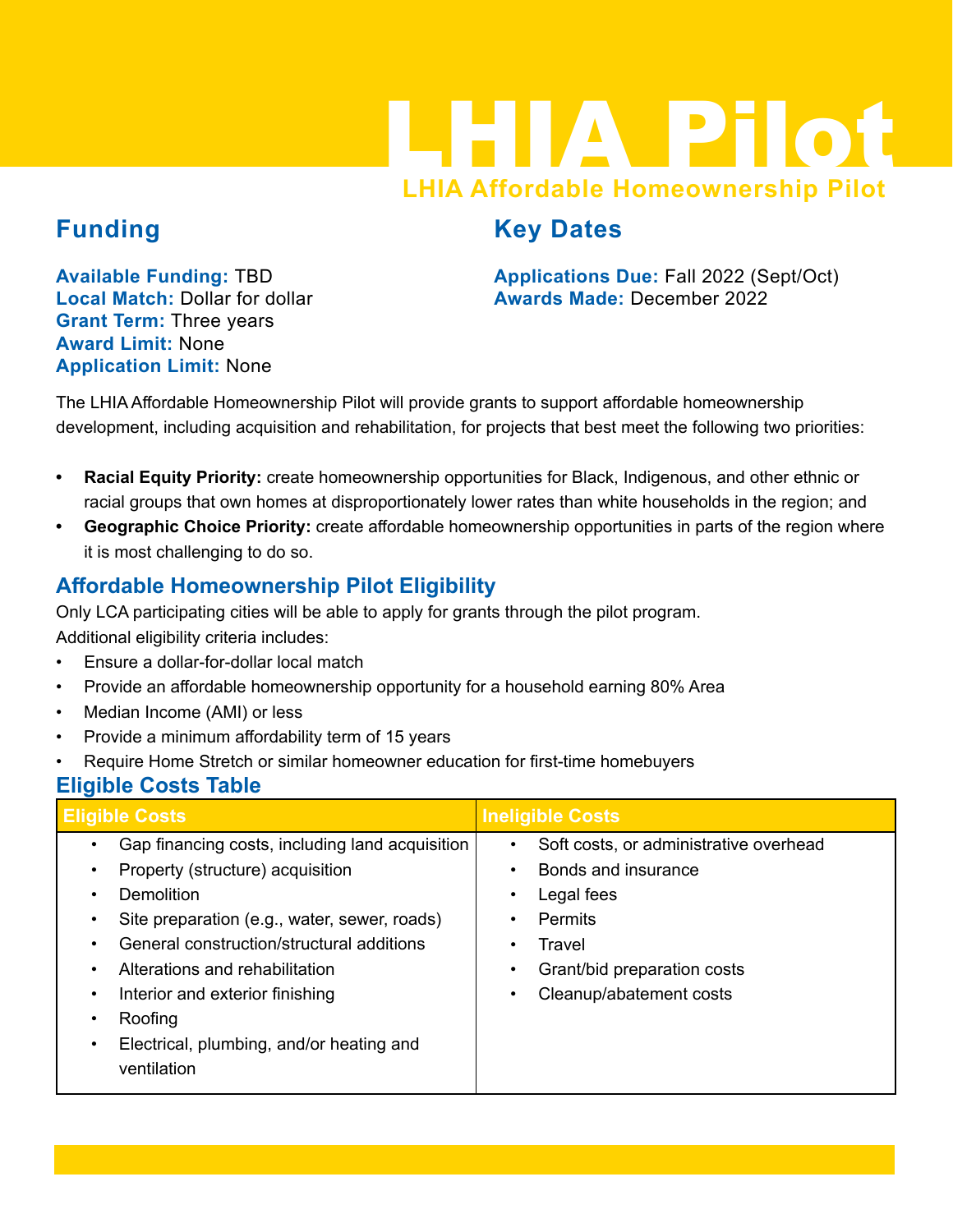# LHIA Pilot

### **Affordable Homeownership Pilot Scoring**

Pilot proposals that meet eligibility requirements are reviewed by a team of Metropolitan Council staff and be scored in the following three categories:

- Pilot priorities
- Equitable access
- Unique needs and affordability

The pilot scoring structure includes two steps:

### **Step 1: Scoring for Pilot Priorities**

Scoring in step one evaluates the project location's ability to achieve the pilot program's priorities of racial equity and geographic choice. A minimum score of 5 points, out of a maximum of 17, is required to move forward to Step 2. Council data is available to complete Step 1 scoring internally as long as the project location is known.

| <b>Racial Equity</b>                                                                                                                       |                                                                                                                                  |                |
|--------------------------------------------------------------------------------------------------------------------------------------------|----------------------------------------------------------------------------------------------------------------------------------|----------------|
| Criteria                                                                                                                                   |                                                                                                                                  | <b>Points</b>  |
| Project is in a city with higher racial disparities in homeownership than the regional average                                             |                                                                                                                                  | 5              |
| <b>OR</b>                                                                                                                                  | Project is in a census tract with higher racial disparities in homeownership than<br>the regional average                        | 3              |
| Project is in a city with a higher share of Black, Indigenous, and other residents of color than the regional<br>average                   |                                                                                                                                  | 3              |
| <b>OR</b>                                                                                                                                  | Project is in a census tract with a higher share of Black, Indigenous, and other residents of color<br>than the regional average | $\overline{2}$ |
|                                                                                                                                            | Highest possible subtotal for racial equity                                                                                      | 8              |
| <b>Geographic Choice</b>                                                                                                                   |                                                                                                                                  |                |
| Criteria                                                                                                                                   |                                                                                                                                  | <b>Points</b>  |
| Project is in a city with an average home sale price higher than what is affordable to a household earning 80%<br>AMI                      |                                                                                                                                  | 5              |
| <b>OR</b>                                                                                                                                  | Project is in a city with an average home sale price higher than what is affordable to a<br>household earning 60% AMI            | 3              |
|                                                                                                                                            | Project is in a city where the share of single-family housing stock is higher than the regional average                          | $\overline{2}$ |
| Project is in a city with an affordable housing need less than 20 OR more than 50% of their need is in the 51-<br>80% affordability level. |                                                                                                                                  | $\overline{2}$ |
| Highest possible subtotal for geographic choice                                                                                            |                                                                                                                                  | 9              |
| Highest possible subtotal for both pilot priorities                                                                                        |                                                                                                                                  | 17             |
| A minimum of 5 points would be required to ensure the project sufficiently addresses one or both pilot priorities                          |                                                                                                                                  |                |

*A minimum of 5 points would be required to ensure the project sufficiently addresses one or both pilot priorities*